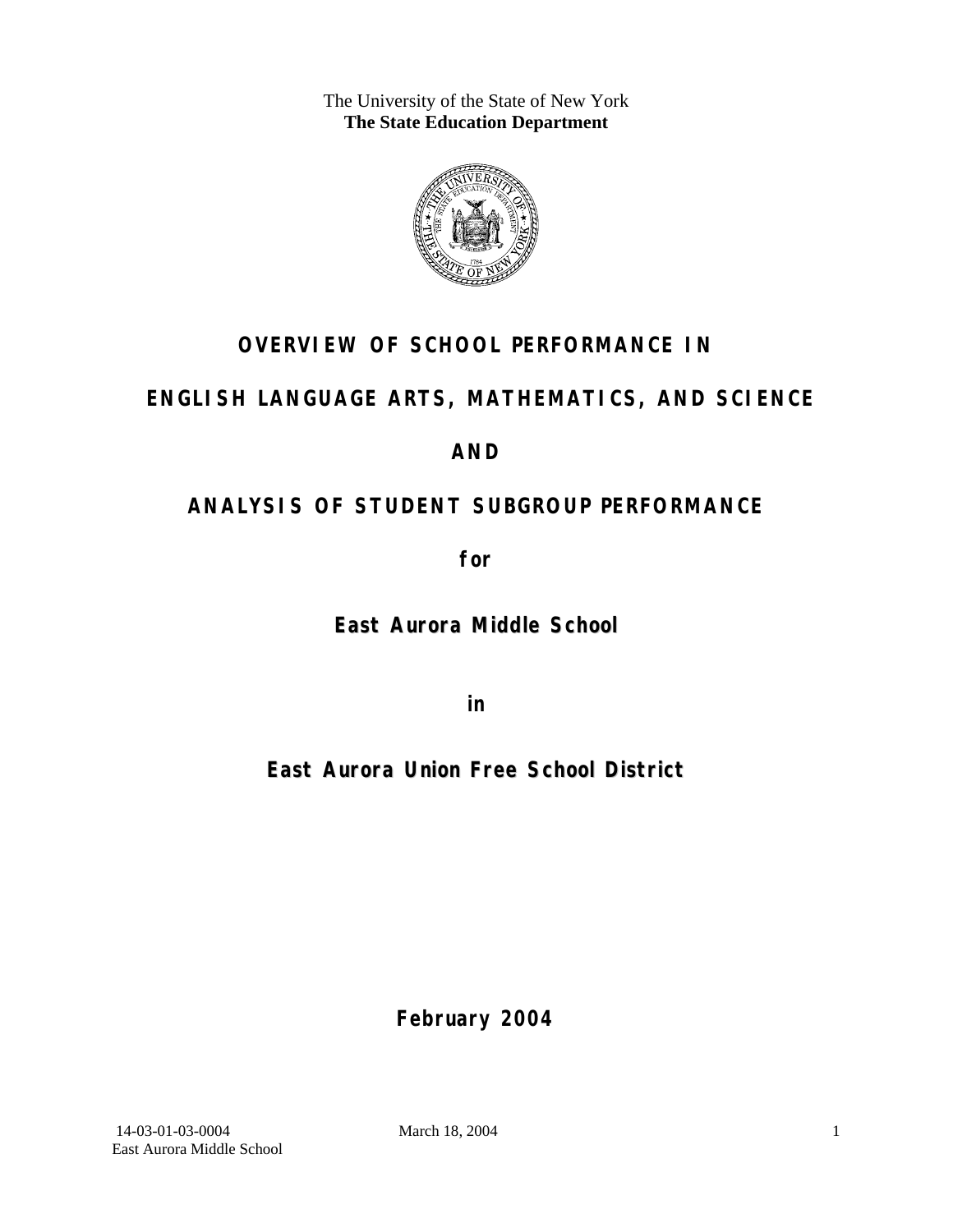#### **THE UNIVERSITY OF THE STATE OF NEW YORK**

#### **Regents of The University**

| Tonawanda             |
|-----------------------|
| <b>Hollis</b>         |
| Staten Island         |
| New Rochelle          |
| Peru                  |
| Huntington            |
| <b>North Syracuse</b> |
| New York              |
| <b>Belle Harbor</b>   |
| Buffalo               |
| Hartsdale             |
| Albany                |
| <b>Bronx</b>          |
| New York              |
| <b>Binghamton</b>     |
| Rochester             |

#### **President of The University and Commissioner of Education**

RICHARD P. MILLS

**Deputy Commissioner for Elementary, Middle, Secondary and Continuing Education**  JAMES A. KADAMUS

#### **Coordinator, School Operations and Management Services**

CHARLES SZUBERLA

#### **Coordinator, Information and Reporting Services**

MARTHA P. MUSSER

The State Education Department does not discriminate on the basis of age, color, religion, creed, disability, marital status, veteran status, national origin, race, gender, genetic predisposition or carrier status, or sexual orientation in its educational programs, services and activities. Portions of this publication can be made available in a variety of formats, including braille, large print or audio tape, upon request. Inquiries concerning this policy of nondiscrimination should be directed to the Department's Office for Diversity, Ethics, and Access, Room 530, Education Building, Albany, NY 12234. **Requests for additional copies of this publication may be made by contacting the Publications Sales Desk, Room 309, Education Building, Albany, NY 12234.** 

Please address all correspondence about this report that is not related to data corrections to:

*School Report Card Coordinator Information and Reporting Services Team New York State Education Department Room 863 EBA 89 Washington Avenue Albany, NY 12234*  E-mail: *RPTCARD@mail.nysed.gov*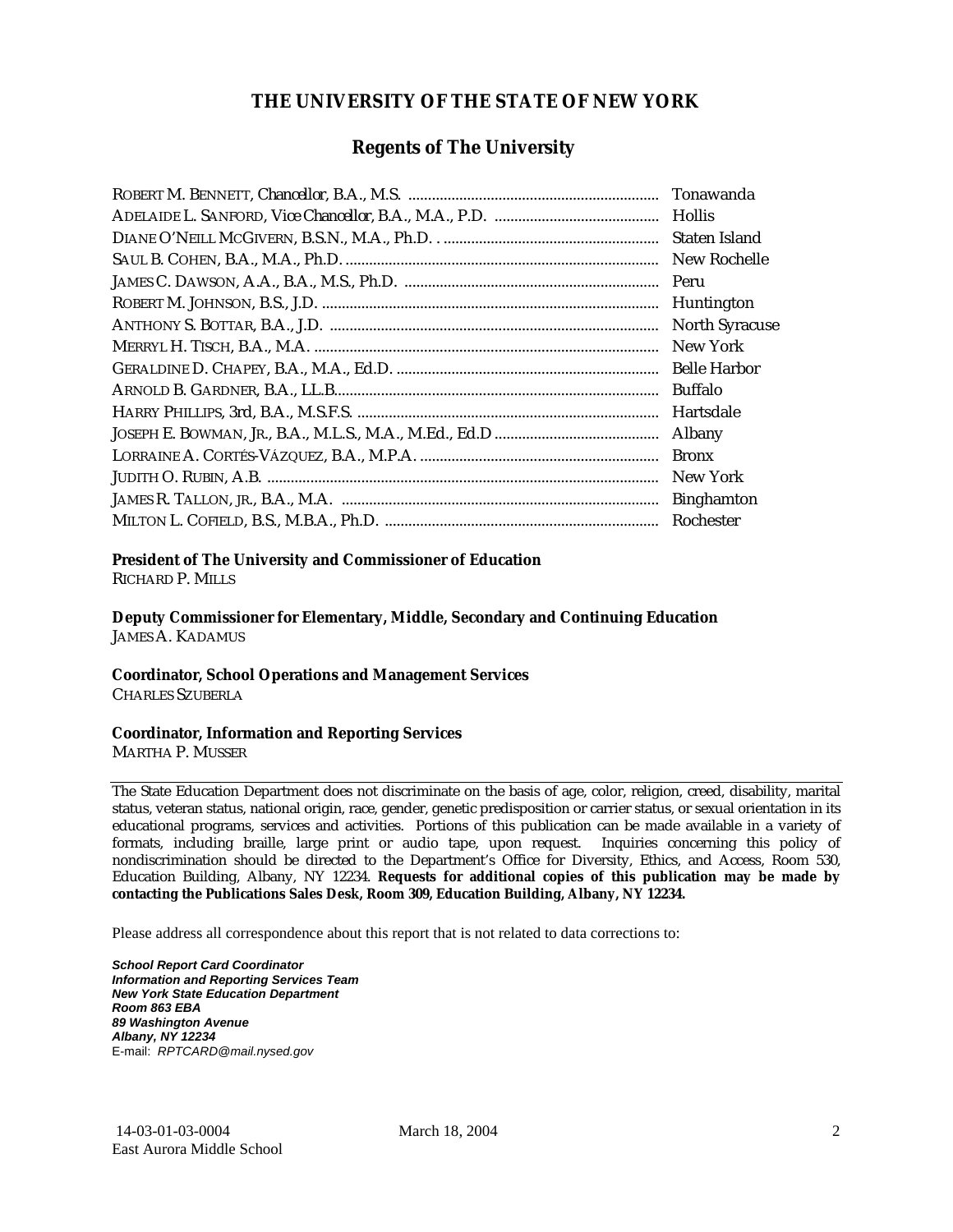The *New York State School Report Card* is an important part of the Board of Regents effort to raise learning standards for all students. It provides information to the public on student performance and other measures of school and district performance. Knowledge gained from the school report card on a school's strengths and weaknesses can be used to improve instruction and services to students.

The *New York State School Report Card* consists of three parts: the *Overview of School Performance in English Language Arts, Mathematics, and Science and Analysis of Student Subgroup Performance,* the *Comprehensive Information Report,* and the *School Accountability Report*. The *Overview and Analysis* presents performance data on measures required by the federal No Child Left Behind Act: English, mathematics, science, and graduation rate. Performance data on other State assessments can be found in the *Comprehensive Information Report*. The *School Accountability Report* provides information as to whether a school is making adequate progress toward enabling all students to achieve proficiency in English and mathematics.

State assessments are designed to help ensure that all students reach high learning standards. They show whether students are getting the foundation knowledge they need to succeed at the elementary, middle, and commencement levels and beyond. The State requires that students who are not making appropriate progress toward the standards receive academic intervention services.

In the *Overview*, performance on the elementary- and middle-level assessments in English language arts and mathematics and on the middle-level science test is reported in terms of mean scores and the percentage of students scoring at each of the four levels. These levels indicate performance on the standards from seriously deficient to advanced proficiency. Performance on the elementary-level science test is reported in terms of mean scores and the percentage of students making appropriate progress. Regents examination scores are reported in four score ranges. Scores of 65 to 100 are passing; scores of 55 to 64 earn credit toward a local diploma (with the approval of the local board of education). Though each elementary- and middle-level assessment is administered to students in a specific grade, secondary-level assessments are taken by students when they complete the coursework for the core curriculum. Therefore, the performance of students at the secondary level is measured for a student cohort rather than a group of students at a particular grade level. Students are grouped in cohorts according to the year in which they first entered grade 9.

The assessment data in the *Overview and Analysis* are for all tested students in the school, including general-education students and students with disabilities. In the *Overview*, each school's performance is compared with that of schools similar in grade level, district resources, and student needs as indicated by income and limited English proficiency (LEP) status. Each district's performance is compared with that of all public schools statewide. In the *Analysis*, performance is disaggregated by race/ethnicity, disability status, gender, LEP status, income level, and migrant status.

Explanations of terms referred to or symbols used in this part of the school report card may be found in the glossary on the last page. Further information on the school report card may be found in the guide, *Understanding Your School Report Card: February 2004*, available on the Information and Reporting Services Web site at www.emsc.nysed.gov/irts.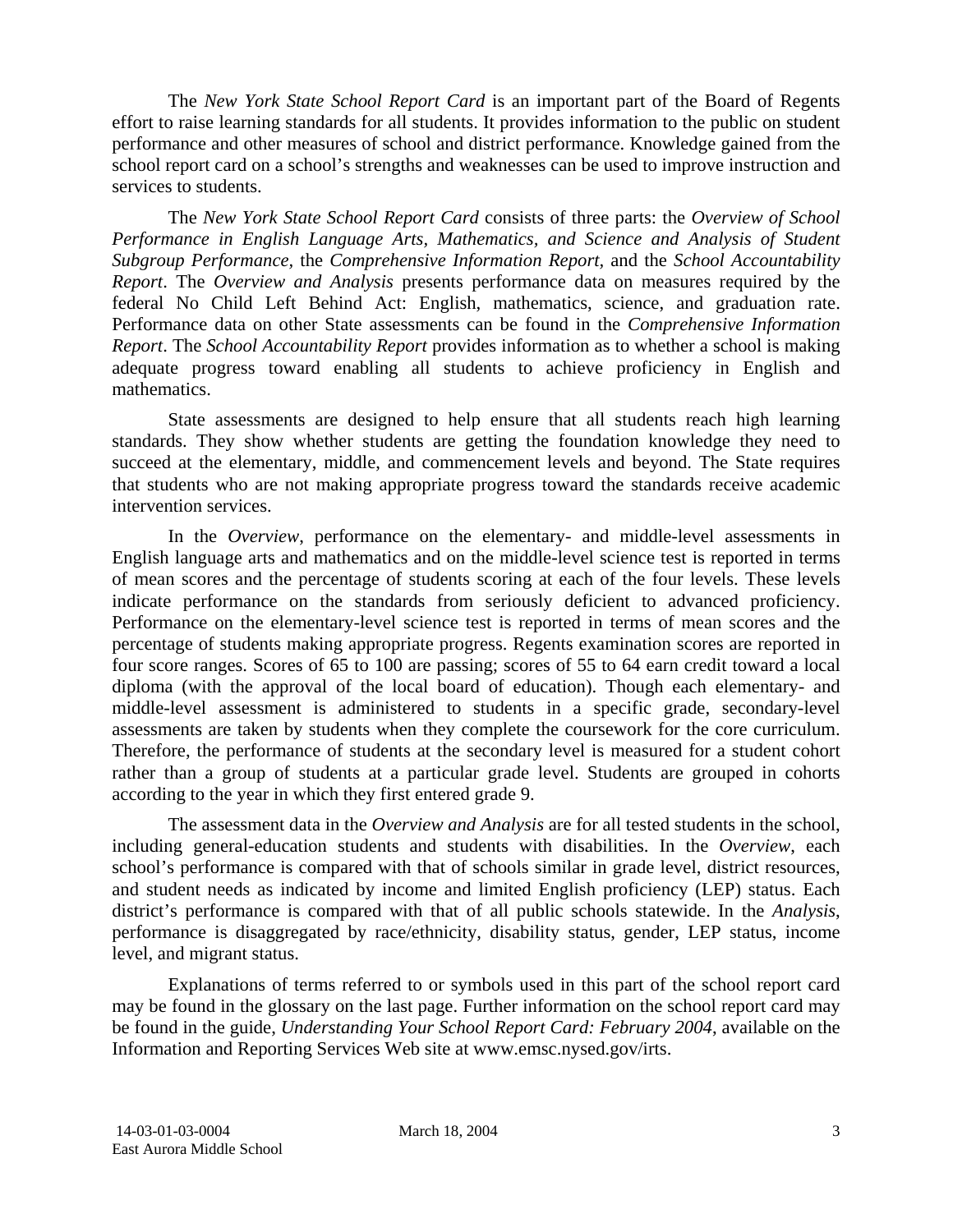# **Overview of School Performance in English Language Arts, Mathematics, and Science**

### **School Profile**

| Principal:<br>Dennis Leach |             | (716)687-2453<br>Phone:   |
|----------------------------|-------------|---------------------------|
| <b>Organization</b>        | Grade Range | <b>Student Enrollment</b> |
| $2002 - 03$                | $6 - 8$     | 507                       |

| 2001–02 School District-wide Total Expenditure per Pupil | \$10,071 |
|----------------------------------------------------------|----------|
|----------------------------------------------------------|----------|

| <b>Similar</b> | This school is in Similar Schools Group 35. All schools in this group are middle level schools in school districts  |
|----------------|---------------------------------------------------------------------------------------------------------------------|
| <b>Schools</b> | with low student needs in relation to district resource capacity. The schools in this group are in the middle range |
| Group          | of student needs for middle level schools in these districts.                                                       |
|                |                                                                                                                     |

#### **2002–03 Percentage of Core Classes Taught by Highly Qualified Teachers\***

| <b>Number of Core</b><br><b>Classes</b> | <b>Percent Taught</b><br>by Highly<br>Qualified<br><b>Teachers</b> |
|-----------------------------------------|--------------------------------------------------------------------|
| а1                                      | 100%                                                               |
|                                         |                                                                    |

\*For the 2002-03 school year, SED is reporting that teachers of core classes are highly qualified if they are certified to teach those classes. However, No Child Left Behind (NCLB) imposes requirements beyond certification for some teachers to be considered highly qualified. In future years, when New York State uses the NCLB criteria for reporting, certified teachers must fulfill all NCLB requirements to be counted as highly qualified.

#### **2002–03 Percentage of Teachers with No Valid Teaching Certificate\***

| Number of<br><b>Teachers</b> | <b>Percent with No</b><br><b>Valid Teaching</b><br><b>Certificate</b> |
|------------------------------|-----------------------------------------------------------------------|
| 33                           | ሰ%                                                                    |

\*This count includes teachers with temporary licenses who do not have a valid permanent, provisional, or transitional teaching certificate.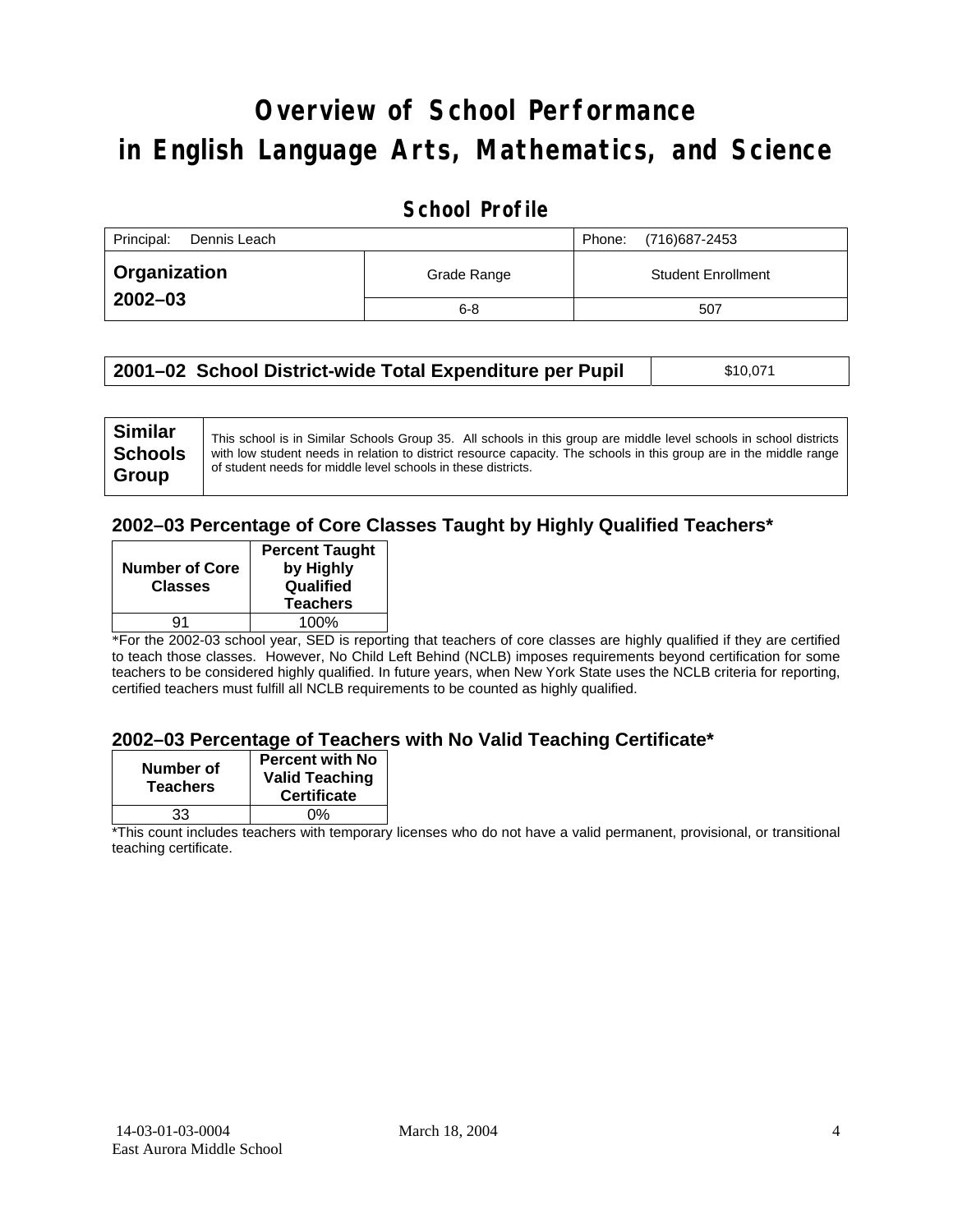### English Language Arts



| <b>Performance at</b><br><b>This School</b> | Level 1<br>527-661 | Level 2<br>662-700 | Level 3<br>701-738 | Level 4<br>739-830 | Total | <b>Mean Score</b> |
|---------------------------------------------|--------------------|--------------------|--------------------|--------------------|-------|-------------------|
| May 2001                                    |                    | 54                 | 91                 | 26                 | 172   | 713               |
|                                             | Level 1<br>527-659 | Level 2<br>660-698 | Level 3<br>699-737 | Level 3<br>738-830 | Total |                   |
| <b>March 2002</b>                           |                    | 55                 | 76                 | 37                 | 169   | 715               |
|                                             | Level 1<br>527-657 | Level 2<br>658-696 | Level 3<br>697-736 | Level 4<br>737-830 | Total |                   |
| January 2003                                |                    | 59                 | 88                 | 14                 | 162   | 703               |

|         | Middle-Level English Language Arts Levels — Listening, Reading, and Writing Standards                         |  |  |
|---------|---------------------------------------------------------------------------------------------------------------|--|--|
| Level 4 | These students <b>exceed the standards</b> and are moving toward high performance on the Regents examination. |  |  |
| Level 3 | These students meet the standards and, with continued steady growth, should pass the Regents examination.     |  |  |
| Level 2 | These students need extra help to meet the standards and pass the Regents examination.                        |  |  |
| Level 1 | These students have serious academic deficiencies.                                                            |  |  |

**Performance of Limited English Proficient Students Taking the New York State English as a Second Language Achievement Test (NYSESLAT) as the Measure of English Language Arts Achievement**

| Grade 8 | Number<br>Tested | Level 1 | Level 2  | Level 3  | Level 4  |
|---------|------------------|---------|----------|----------|----------|
| 2003    |                  | Ħ       | $^{\pi}$ | $^{\pi}$ | $^{\pi}$ |

**Performance of Students with Severe Disabilities on the New York State Alternate Assessment (NYSAA) in English** 

| Grade 8     | <b>Number</b><br>Tested | AA-Level 1 | AA-Level 2 | AA-Level 3 | AA-Level 4 |
|-------------|-------------------------|------------|------------|------------|------------|
| $2002 - 03$ |                         |            |            |            |            |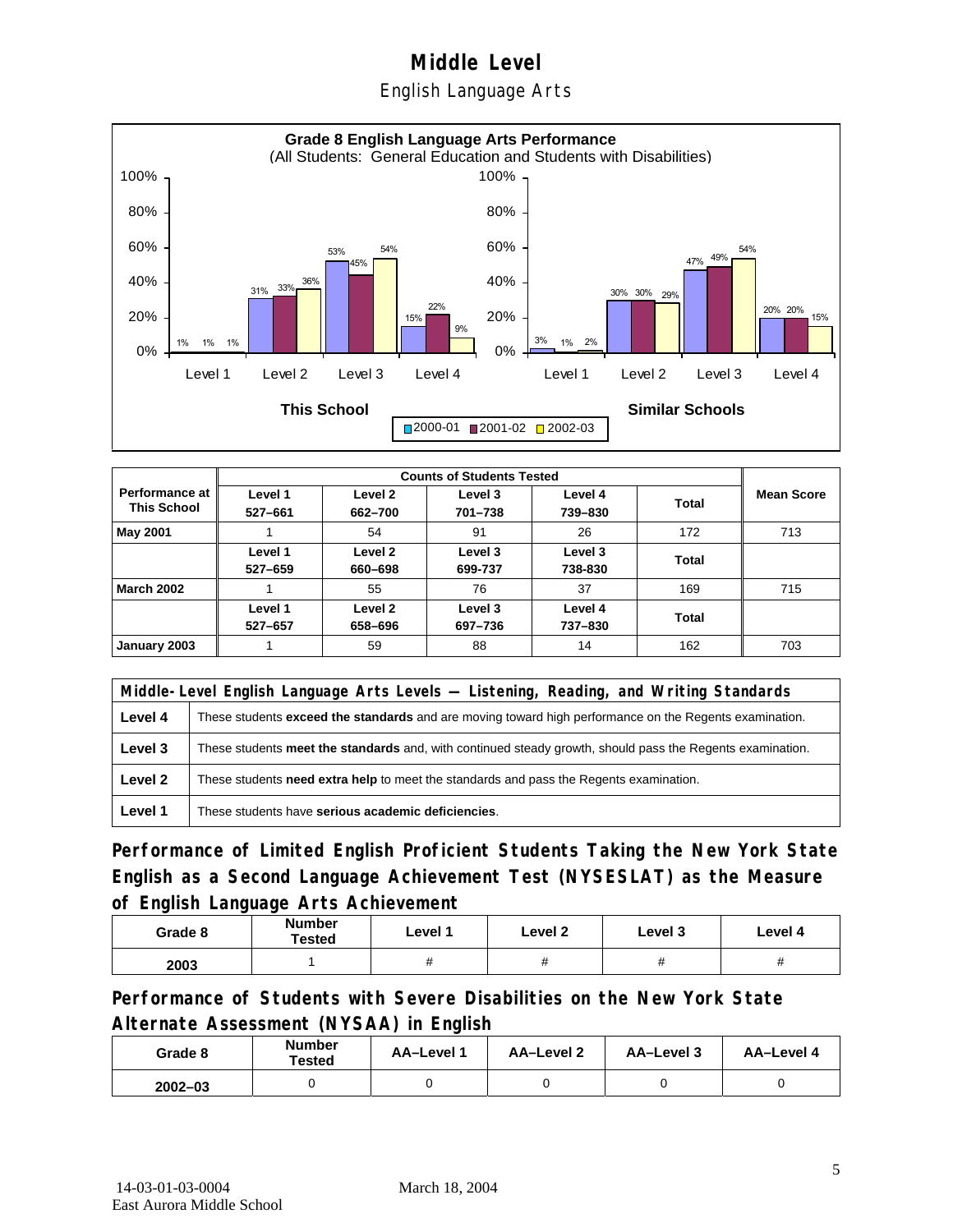#### **Mathematics**



| <b>Counts of Students Tested</b>     |                    |                    |                    |                    |              |                   |
|--------------------------------------|--------------------|--------------------|--------------------|--------------------|--------------|-------------------|
| Performance at<br><b>This School</b> | Level 1<br>517-680 | Level 2<br>681-715 | Level 3<br>716-759 | Level 4<br>760-882 | <b>Total</b> | <b>Mean Score</b> |
| <b>May 2001</b>                      |                    | 39                 | 98                 | 32                 | 172          | 735               |
| May 2002                             |                    | 28                 | 101                | 39                 | 171          | 740               |
| May 2003                             |                    | 27                 | 108                | 29                 | 166          | 737               |

|         | Middle-Level Mathematics Levels — Knowledge, Reasoning, and Problem-Solving Standards                     |  |  |
|---------|-----------------------------------------------------------------------------------------------------------|--|--|
| Level 4 | These students exceed the standards and are moving toward high performance on the Regents examination.    |  |  |
| Level 3 | These students meet the standards and, with continued steady growth, should pass the Regents examination. |  |  |
| Level 2 | These students <b>need extra help</b> to meet the standards and pass the Regents examination.             |  |  |
| Level 1 | These students have serious academic deficiencies.                                                        |  |  |

### **Performance of Students with Severe Disabilities on the New York State Alternate Assessment (NYSAA) in Mathematics**

| <b>Middle Level</b> | <b>Number</b><br>Tested | <b>AA-Level</b> | AA-Level 2 | AA-Level 3 | AA-Level 4 |  |
|---------------------|-------------------------|-----------------|------------|------------|------------|--|
| $2002 - 03$         |                         |                 |            |            |            |  |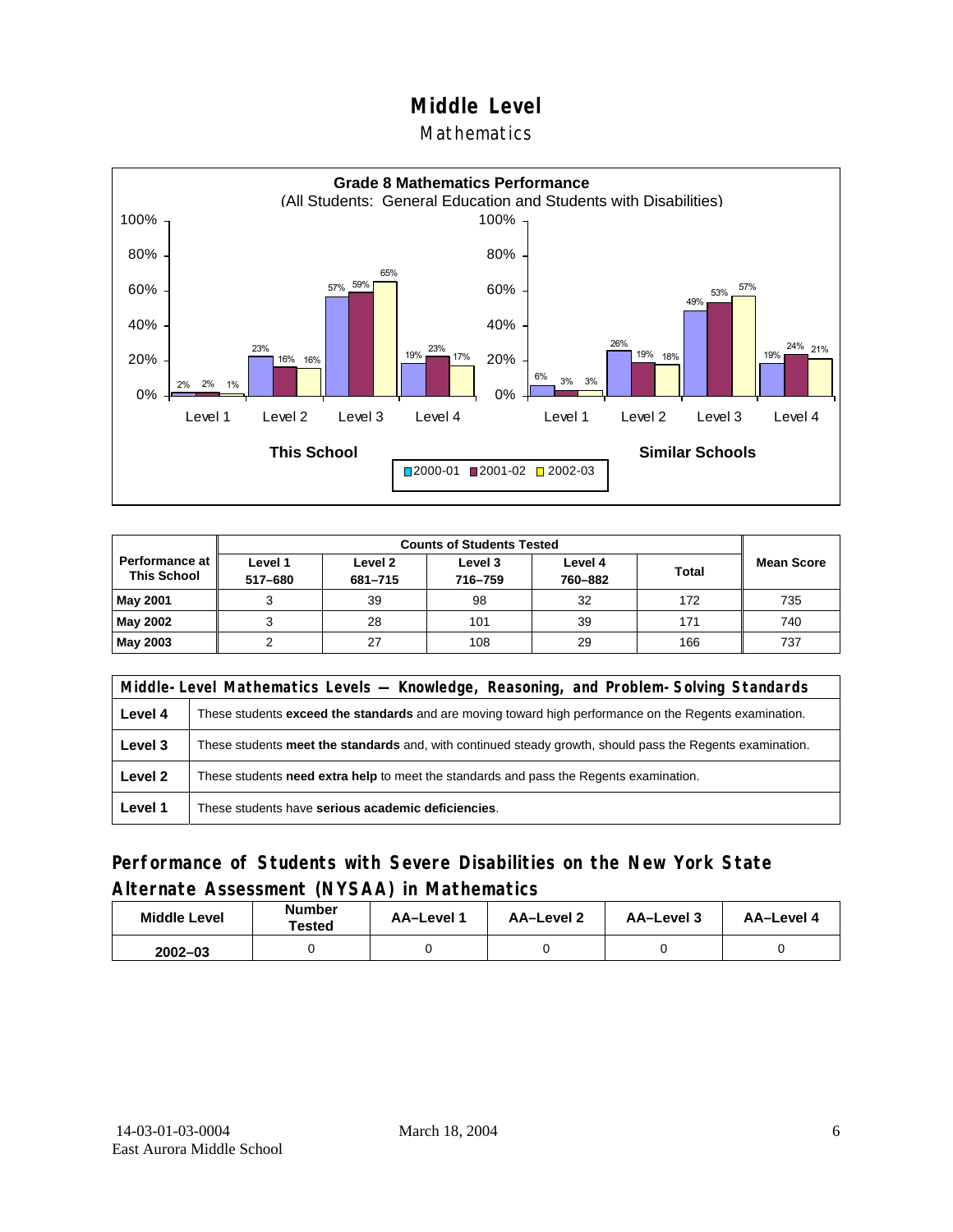#### **Science**



| <b>Performance at This School</b> |                             |         | <b>Mean Score</b> |         |         |       |    |
|-----------------------------------|-----------------------------|---------|-------------------|---------|---------|-------|----|
|                                   |                             | Level 1 | Level 2           | Level 3 | Level 4 | Total |    |
| <b>June 2002</b>                  | l Middle-Level Science      |         |                   | 65      | 69      | 135   | 83 |
|                                   | <b>Regents Science</b>      |         |                   |         | 31      | 36    | 90 |
| January/                          | Middle-Level Science        |         |                   | 76      | 53      | 134   | 81 |
|                                   | June 2003   Regents Science |         |                   |         | 20      | 24    | 89 |

|         | Middle-Level Science Levels — Knowledge, Reasoning, and Problem-Solving Standards*                                                                                                             |  |  |  |  |  |  |  |
|---------|------------------------------------------------------------------------------------------------------------------------------------------------------------------------------------------------|--|--|--|--|--|--|--|
| Level 4 | These students exceed the standards on the middle-level science test and are moving toward high performance<br>on the Regents examinations or score 85-100 on a Regents science examination.   |  |  |  |  |  |  |  |
| Level 3 | These students meet the standards on the middle-level science test and, with continued steady growth, should<br>pass the Regents examinations or score 65–84 on a Regents science examination. |  |  |  |  |  |  |  |
| Level 2 | These students need extra help to meet the standards for middle-level science and to pass the Regents<br>examinations or score 55-64 on a Regents science examination.                         |  |  |  |  |  |  |  |
| Level 1 | These students have serious academic deficiencies as evidenced in the middle-level science test or score 0–54<br>on a Regents science examination.                                             |  |  |  |  |  |  |  |

\*Students may demonstrate proficiency in middle-level science by scoring at Level 3 or above on the middle-level science test or by scoring 65 or above on a Regents examination in science.

#### **Performance of Students with Severe Disabilities on the New York State Alternate Assessment (NYSAA) in Science**

| Middle-Level | <b>Number</b><br>Tested | AA-Level 1 | AA-Level 2 | AA-Level 3 | AA-Level 4 |  |
|--------------|-------------------------|------------|------------|------------|------------|--|
| $2002 - 03$  |                         |            |            |            |            |  |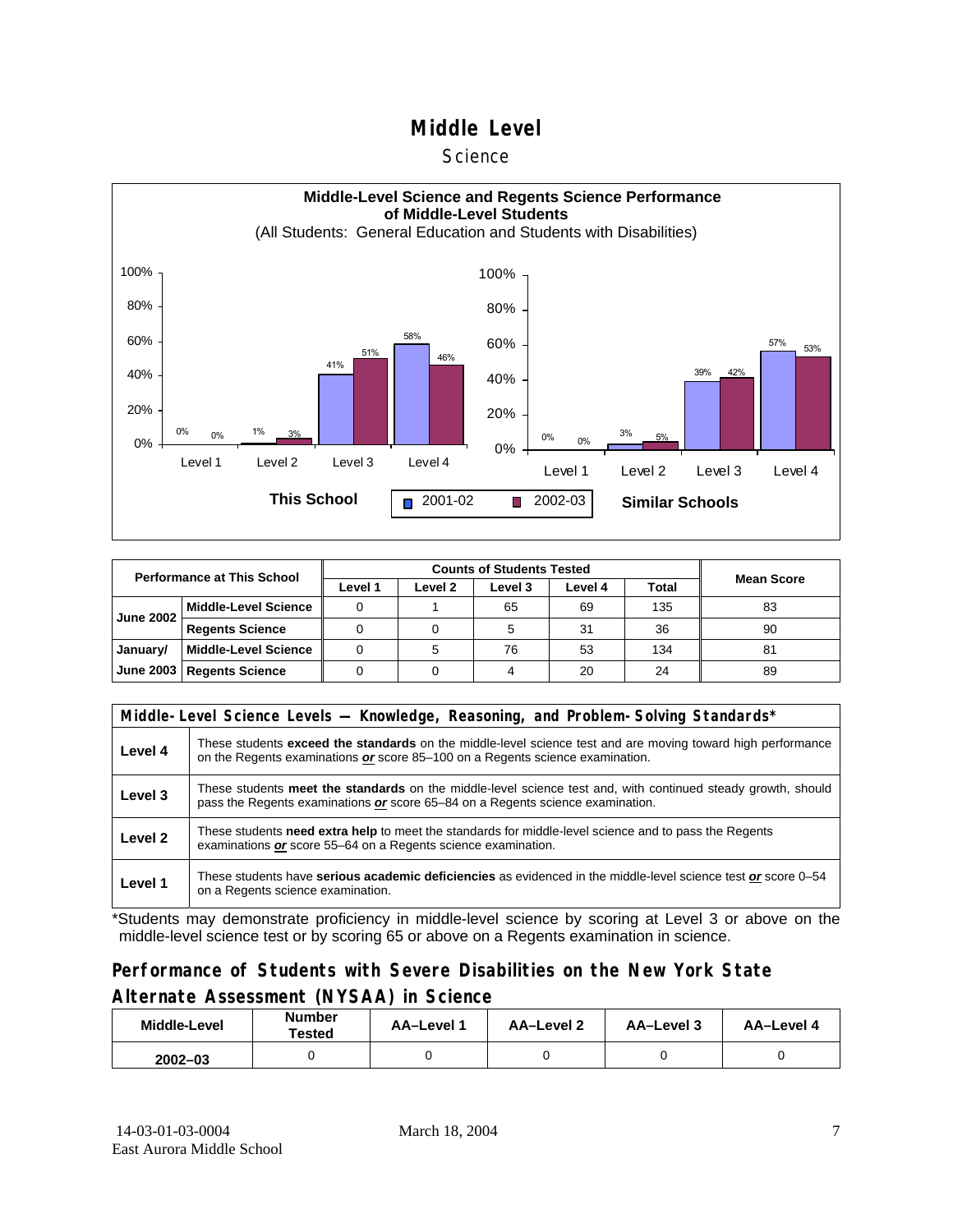# **Analysis of Student Subgroup Performance**

Historically, on State assessments the average performance of Black, Hispanic, and Native American students has been lower than that of White and Asian students. Similarly, students from lowincome families have not performed as well as those from higher income families. A high priority of the Board of Regents is to eliminate these gaps in student performance. In addition, Title I of the federal Elementary and Secondary Education Act includes explicit requirements "to ensure that students served by Title I are given the same opportunity to achieve to high standards and are held to the same high expectations as all students in each State."

This section of the school report card provides performance data for two years by racial/ethnic group, disability status, gender, English proficiency status, income level, and migrant status. The purpose of the student subgroup analyses is to determine if students who perform below the standards in any school tend to fall into particular groups, such as minority students, limited English proficient students, or economically disadvantaged students. If these analyses provide evidence that students in one of the groups achieve at a lower level than other students, the school and community should examine the reasons for this lower performance and make necessary changes in curriculum, instruction, and student support services to remedy these performance gaps. If your school did not report data for the 2002-03 school year for a subject and grade, a table showing data for subgroups in that subject and grade will not be included in the *Analysis*.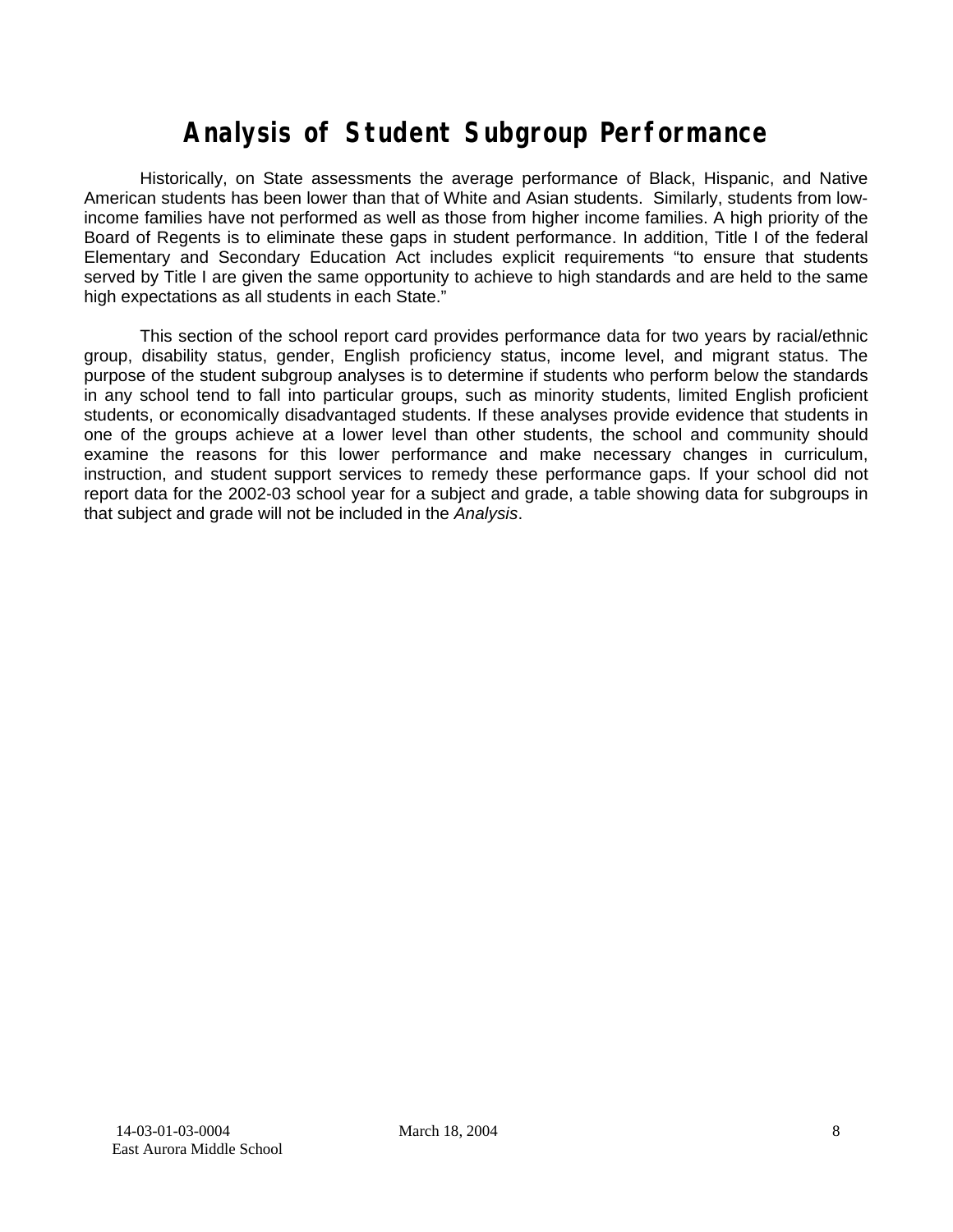### English Language Arts

|                                              |                |             | ັ<br>$2001 - 02$                                                  |     | 2002-03 |                                                                   |         |    |  |
|----------------------------------------------|----------------|-------------|-------------------------------------------------------------------|-----|---------|-------------------------------------------------------------------|---------|----|--|
| <b>Student Subgroup</b>                      | <b>Tested</b>  |             | <b>Percentages of Tested</b><br><b>Students Scoring at Levels</b> |     |         | <b>Percentages of Tested</b><br><b>Students Scoring at Levels</b> |         |    |  |
|                                              |                | $2 - 4$     | $3 - 4$                                                           | 4   |         | $2 - 4$                                                           | $3 - 4$ | 4  |  |
| <b>Results by Race/Ethnicity</b>             |                |             |                                                                   |     |         |                                                                   |         |    |  |
| American Indian/Alaskan Native               | 1              | $\mathbf s$ | $\mathbf s$                                                       | s   | 0       | 0%                                                                | 0%      | 0% |  |
| <b>Black</b>                                 | $\mathbf 0$    | 0%          | 0%                                                                | 0%  | 3       | s                                                                 | s       | s  |  |
| Hispanic                                     | $\Omega$       | 0%          | 0%                                                                | 0%  | 0       | 0%                                                                | 0%      | 0% |  |
| Asian or Pacific Islander                    | 0              | 0%          | 0%                                                                | 0%  | 1       | s                                                                 | s       | s  |  |
| White                                        | 168            | $\mathbf s$ | $\mathbf s$                                                       | s   | 158     | $\mathbf s$                                                       | s       | s  |  |
| Total                                        | 169            | 99%         | 67%                                                               | 22% | 162     | 99%                                                               | 63%     | 9% |  |
| Small Group Totals (s)                       | 169            | 99%         | 67%                                                               | 22% | 162     | 99%                                                               | 63%     | 9% |  |
| <b>Results by Disability Status</b>          |                |             |                                                                   |     |         |                                                                   |         |    |  |
| General-education students                   | 162            | 100%        | 69%                                                               | 23% | 156     | 99%                                                               | 65%     | 9% |  |
| Students with disabilities                   | $\overline{7}$ | 86%         | 14%                                                               | 0%  | 6       | 100%                                                              | 0%      | 0% |  |
| Total                                        | 169            | 99%         | 67%                                                               | 22% | 162     | 99%                                                               | 63%     | 9% |  |
| <b>Results by Gender</b>                     |                |             |                                                                   |     |         |                                                                   |         |    |  |
| Female                                       | 81             | 100%        | 74%                                                               | 25% | 86      | 100%                                                              | 65%     | 9% |  |
| Male                                         | 88             | 99%         | 60%                                                               | 19% | 76      | 99%                                                               | 61%     | 8% |  |
| Total                                        | 169            | 99%         | 67%                                                               | 22% | 162     | 99%                                                               | 63%     | 9% |  |
| <b>Results by English Proficiency Status</b> |                |             |                                                                   |     |         |                                                                   |         |    |  |
| English proficient                           | 169            | 99%         | 67%                                                               | 22% | 162     | 99%                                                               | 63%     | 9% |  |
| Limited English proficient                   | $\mathbf 0$    | 0%          | 0%                                                                | 0%  | 0       | 0%                                                                | 0%      | 0% |  |
| Total                                        | 169            | 99%         | 67%                                                               | 22% | 162     | 99%                                                               | 63%     | 9% |  |
| <b>Results by Income Level</b>               |                |             |                                                                   |     |         |                                                                   |         |    |  |
| Economically disadvantaged                   | $\mathbf{1}$   | s           | $\mathbf s$                                                       | s   | 11      | 100%                                                              | 27%     | 0% |  |
| Not disadvantaged                            | 168            | s           | $\mathbf s$                                                       | s   | 151     | 99%                                                               | 66%     | 9% |  |
| Total                                        | 169            | 99%         | 67%                                                               | 22% | 162     | 99%                                                               | 63%     | 9% |  |
| <b>Results by Migrant Status</b>             |                |             |                                                                   |     |         |                                                                   |         |    |  |
| Migrant family                               | $\mathbf 0$    | 0%          | 0%                                                                | 0%  | 0       | 0%                                                                | 0%      | 0% |  |
| Not migrant family                           | 169            | 99%         | 67%                                                               | 22% | 162     | 99%                                                               | 63%     | 9% |  |
| Total                                        | 169            | 99%         | 67%                                                               | 22% | 162     | 99%                                                               | 63%     | 9% |  |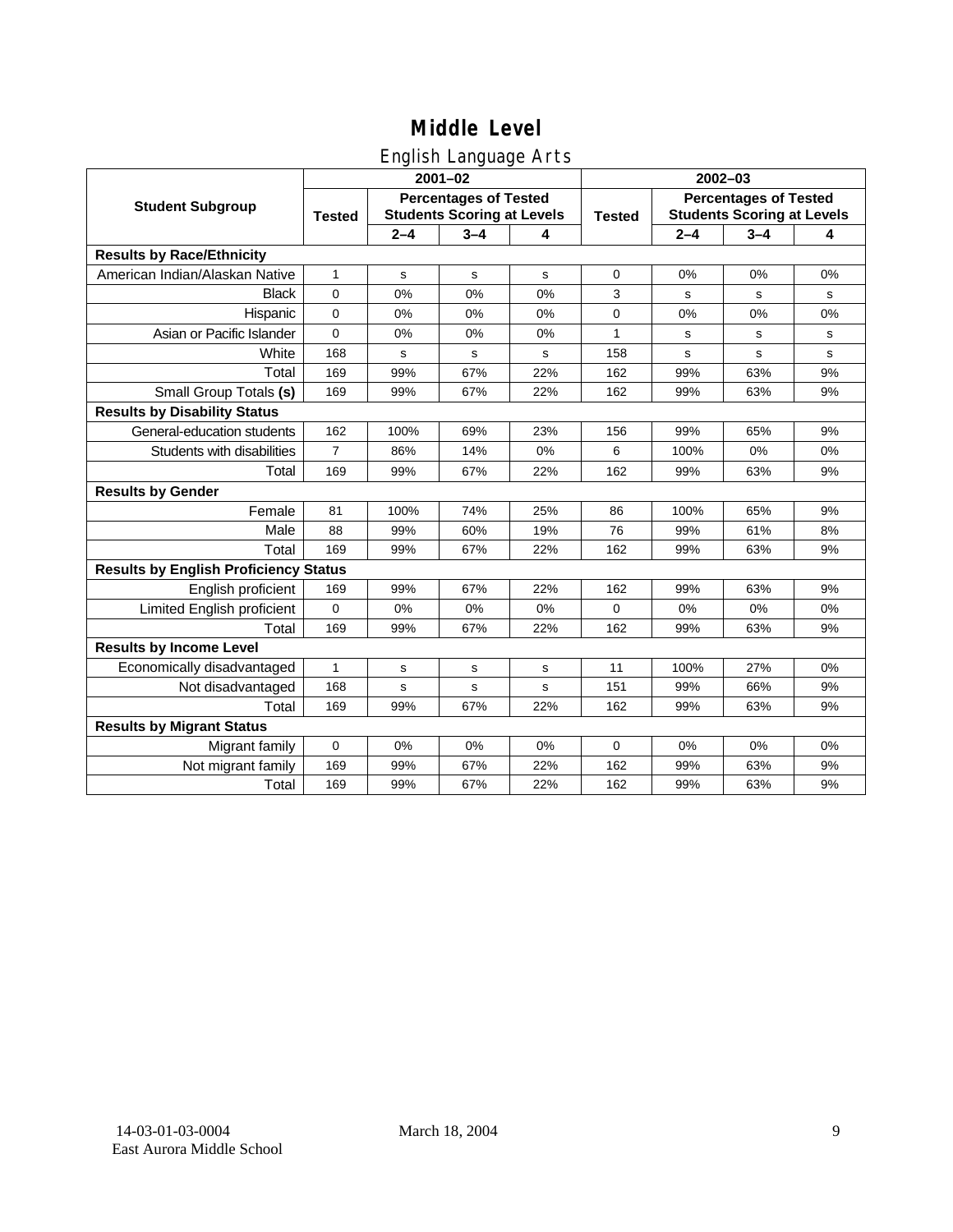### Mathematics

|                                              |                |         | $2001 - 02$                                                       |     | $2002 - 03$ |                                                                   |             |             |  |
|----------------------------------------------|----------------|---------|-------------------------------------------------------------------|-----|-------------|-------------------------------------------------------------------|-------------|-------------|--|
| <b>Student Subgroup</b>                      | <b>Tested</b>  |         | <b>Percentages of Tested</b><br><b>Students Scoring at Levels</b> |     |             | <b>Percentages of Tested</b><br><b>Students Scoring at Levels</b> |             |             |  |
|                                              |                | $2 - 4$ | $3 - 4$                                                           | 4   |             | $2 - 4$                                                           | $3 - 4$     | 4           |  |
| <b>Results by Race/Ethnicity</b>             |                |         |                                                                   |     |             |                                                                   |             |             |  |
| American Indian/Alaskan Native               | 1              | s       | s                                                                 | s   | $\Omega$    | 0%                                                                | 0%          | 0%          |  |
| <b>Black</b>                                 | $\mathbf 0$    | 0%      | 0%                                                                | 0%  | 3           | s                                                                 | s           | s           |  |
| Hispanic                                     | $\mathbf 0$    | 0%      | 0%                                                                | 0%  | 1           | s                                                                 | s           | $\mathbf s$ |  |
| Asian or Pacific Islander                    | 0              | 0%      | 0%                                                                | 0%  | 1           | $\mathbf s$                                                       | $\mathbf s$ | $\mathbf s$ |  |
| White                                        | 170            | s       | $\mathbf s$                                                       | s   | 161         | 99%                                                               | 83%         | 18%         |  |
| Total                                        | 171            | 98%     | 82%                                                               | 23% | 166         | 99%                                                               | 83%         | 17%         |  |
| Small Group Totals (s)                       | 171            | 98%     | 82%                                                               | 23% | 5           | 100%                                                              | 60%         | 0%          |  |
| <b>Results by Disability Status</b>          |                |         |                                                                   |     |             |                                                                   |             |             |  |
| General-education students                   | 164            | 99%     | 85%                                                               | 24% | 160         | 99%                                                               | 85%         | 18%         |  |
| Students with disabilities                   | $\overline{7}$ | 71%     | 14%                                                               | 0%  | 6           | 100%                                                              | 17%         | 0%          |  |
| Total                                        | 171            | 98%     | 82%                                                               | 23% | 166         | 99%                                                               | 83%         | 17%         |  |
| <b>Results by Gender</b>                     |                |         |                                                                   |     |             |                                                                   |             |             |  |
| Female                                       | 81             | 99%     | 79%                                                               | 21% | 87          | 99%                                                               | 82%         | 18%         |  |
| Male                                         | 90             | 98%     | 84%                                                               | 24% | 79          | 99%                                                               | 84%         | 16%         |  |
| Total                                        | 171            | 98%     | 82%                                                               | 23% | 166         | 99%                                                               | 83%         | 17%         |  |
| <b>Results by English Proficiency Status</b> |                |         |                                                                   |     |             |                                                                   |             |             |  |
| English proficient                           | 171            | 98%     | 82%                                                               | 23% | 165         | s                                                                 | s           | s           |  |
| Limited English proficient                   | $\mathbf 0$    | 0%      | 0%                                                                | 0%  | 1           | s                                                                 | s           | s           |  |
| Total                                        | 171            | 98%     | 82%                                                               | 23% | 166         | 99%                                                               | 83%         | 17%         |  |
| <b>Results by Income Level</b>               |                |         |                                                                   |     |             |                                                                   |             |             |  |
| Economically disadvantaged                   | 1              | s       | s                                                                 | s   | 12          | 100%                                                              | 50%         | 0%          |  |
| Not disadvantaged                            | 170            | S       | s                                                                 | s   | 154         | 99%                                                               | 85%         | 19%         |  |
| Total                                        | 171            | 98%     | 82%                                                               | 23% | 166         | 99%                                                               | 83%         | 17%         |  |
| <b>Results by Migrant Status</b>             |                |         |                                                                   |     |             |                                                                   |             |             |  |
| Migrant family                               | $\mathbf 0$    | 0%      | 0%                                                                | 0%  | $\Omega$    | 0%                                                                | 0%          | 0%          |  |
| Not migrant family                           | 171            | 98%     | 82%                                                               | 23% | 166         | 99%                                                               | 83%         | 17%         |  |
| Total                                        | 171            | 98%     | 82%                                                               | 23% | 166         | 99%                                                               | 83%         | 17%         |  |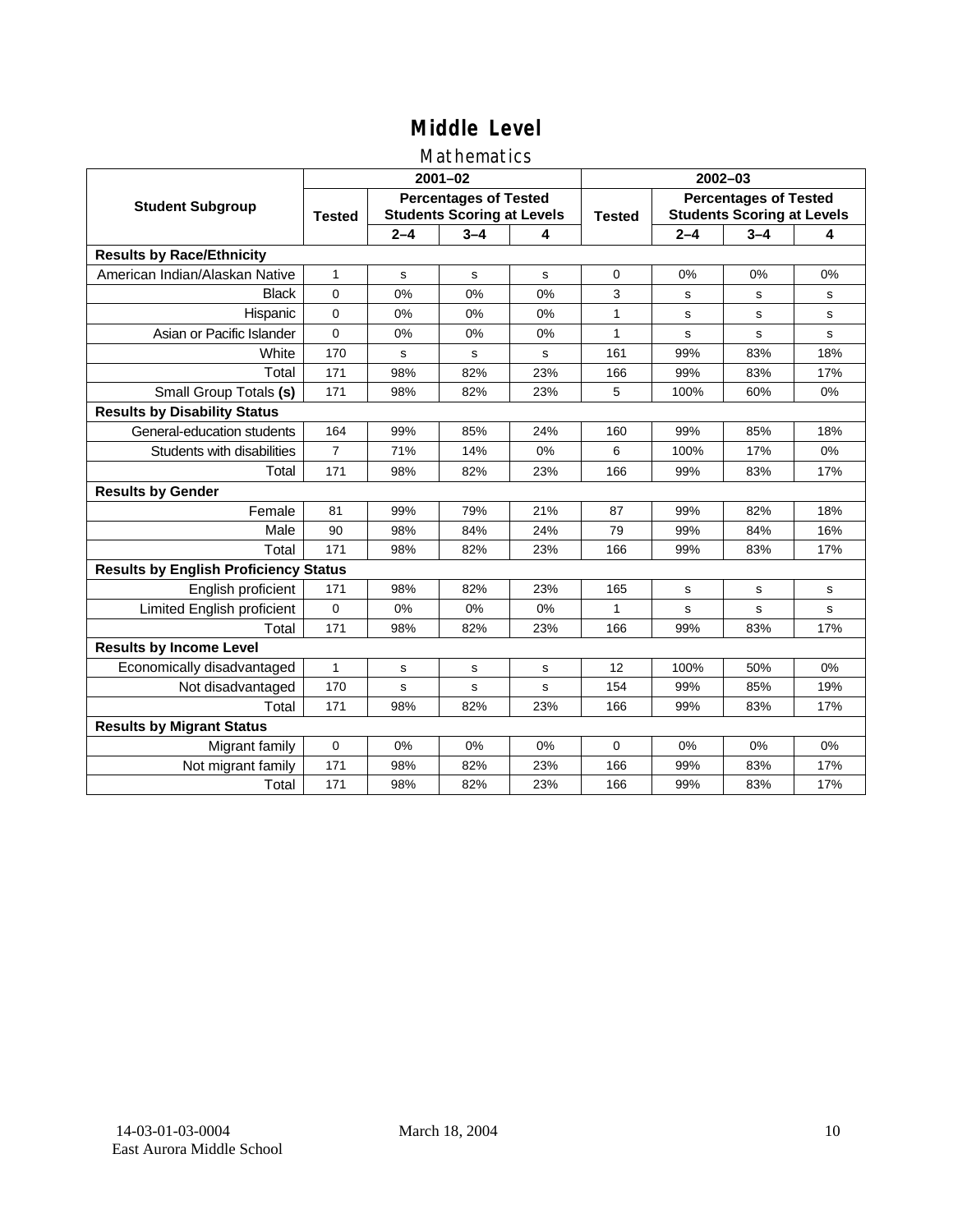#### Science

|                                              |                |         | $2001 - 02$                                                       |       | $2002 - 03$    |                                                                   |         |     |
|----------------------------------------------|----------------|---------|-------------------------------------------------------------------|-------|----------------|-------------------------------------------------------------------|---------|-----|
| <b>Student Subgroup</b>                      | <b>Tested</b>  |         | <b>Percentages of Tested</b><br><b>Students Scoring at Levels</b> |       | <b>Tested</b>  | <b>Percentages of Tested</b><br><b>Students Scoring at Levels</b> |         |     |
|                                              |                | $2 - 4$ | $3 - 4$                                                           | 4     |                | $2 - 4$                                                           | $3 - 4$ | 4   |
| <b>Results by Race/Ethnicity</b>             |                |         |                                                                   |       |                |                                                                   |         |     |
| American Indian/Alaskan Native               | $\mathbf{1}$   | s       | s                                                                 | s     | $\Omega$       | 0%                                                                | 0%      | 0%  |
| <b>Black</b>                                 | 0              | 0%      | 0%                                                                | 0%    | $\overline{2}$ | s                                                                 | s       | s   |
| Hispanic                                     | 0              | 0%      | 0%                                                                | 0%    | 1              | s                                                                 | s       | s   |
| Asian or Pacific Islander                    | $\Omega$       | 0%      | 0%                                                                | 0%    | 1              | s                                                                 | s       | s   |
| White                                        | 134            | s       | s                                                                 | s     | 130            | $\mathbf s$                                                       | s       | s   |
| Total                                        | 135            | 100%    | 99%                                                               | 51%   | 134            | 100%                                                              | 96%     | 40% |
| Small Group Totals (s)                       | 135            | 100%    | 99%                                                               | 51%   | 134            | 100%                                                              | 96%     | 40% |
| <b>Results by Disability Status</b>          |                |         |                                                                   |       |                |                                                                   |         |     |
| General-education students                   | 128            | 100%    | 99%                                                               | 54%   | 128            | 100%                                                              | 98%     | 41% |
| Students with disabilities                   | $\overline{7}$ | 100%    | 100%                                                              | $0\%$ | 6              | 100%                                                              | 67%     | 0%  |
| Total                                        | 135            | 100%    | 99%                                                               | 51%   | 134            | 100%                                                              | 96%     | 40% |
| <b>Results by Gender</b>                     |                |         |                                                                   |       |                |                                                                   |         |     |
| Female                                       | 61             | 100%    | 98%                                                               | 54%   | 69             | 100%                                                              | 94%     | 33% |
| Male                                         | 74             | 100%    | 100%                                                              | 49%   | 65             | 100%                                                              | 98%     | 46% |
| Total                                        | 135            | 100%    | 99%                                                               | 51%   | 134            | 100%                                                              | 96%     | 40% |
| <b>Results by English Proficiency Status</b> |                |         |                                                                   |       |                |                                                                   |         |     |
| English proficient                           | 135            | 100%    | 99%                                                               | 51%   | 133            | s                                                                 | s       | s   |
| Limited English proficient                   | $\Omega$       | $0\%$   | 0%                                                                | $0\%$ |                | s                                                                 | s       | s   |
| Total                                        | 135            | 100%    | 99%                                                               | 51%   | 134            | 100%                                                              | 96%     | 40% |
| <b>Results by Income Level</b>               |                |         |                                                                   |       |                |                                                                   |         |     |
| Economically disadvantaged                   | $\mathbf{1}$   | s       | s                                                                 | s     | 11             | 100%                                                              | 91%     | 9%  |
| Not disadvantaged                            | 134            | s       | s                                                                 | s     | 123            | 100%                                                              | 97%     | 42% |
| Total                                        | 135            | 100%    | 99%                                                               | 51%   | 134            | 100%                                                              | 96%     | 40% |
| <b>Results by Migrant Status</b>             |                |         |                                                                   |       |                |                                                                   |         |     |
| Migrant family                               | $\mathbf 0$    | 0%      | 0%                                                                | 0%    | 0              | 0%                                                                | 0%      | 0%  |
| Not migrant family                           | 135            | 100%    | 99%                                                               | 51%   | 134            | 100%                                                              | 96%     | 40% |
| Total                                        | 135            | 100%    | 99%                                                               | 51%   | 134            | 100%                                                              | 96%     | 40% |